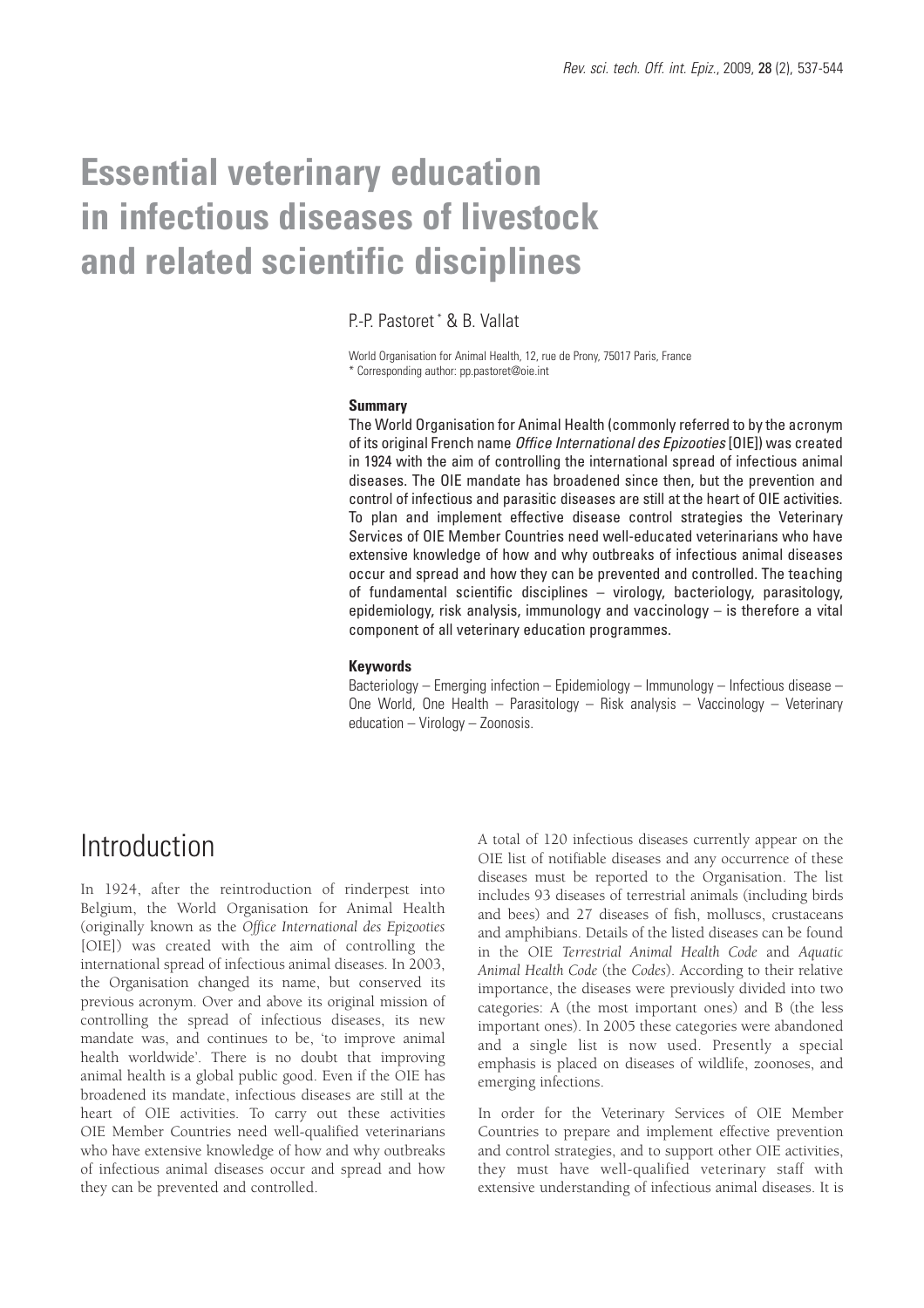important, therefore, that veterinary schools provide veterinarians with a solid basis in fundamental scientific disciplines, including virology, bacteriology, parasitology, epidemiology, risk analysis, immunology and vaccinology.

# OIE listed diseases

According to the definitions of the *Codes* a 'zoonosis' is any disease or infection which is naturally transmissible from animals to humans. An 'emerging disease' means a new infection resulting from the evolution or change of an existing pathogenic agent, a known infection spreading to a new geographic area or population, or a previously unrecognised pathogenic agent or disease diagnosed for the first time and which has a significant impact on animal or public health. A 'transboundary disease' is any disease which can cross a national border. A 'zone/region' means a clearly defined part of a territory containing an animal subpopulation with a distinct health status with respect to a specific disease for which required surveillance, control and biosecurity measures have been applied for the purpose of international trade.

There are four criteria for listing a disease (16) (a disease meets the criteria if the answer to any of the following questions is 'yes'):

– International spread: has international spread been proven on three or more occasions? OR, are more than three countries with populations of susceptible animals free of the disease or facing impending freedom (based on the relevant provisions of the *Codes*)? OR do OIE annual reports indicate that a significant number of countries with susceptible populations have reported absence of the disease for several consecutive years?

– Zoonotic potential: has transmission to humans been proven (with the exception of artificial circumstances)? AND is human infection associated with severe consequences (death or prolonged illness)?

– Significant spread within naïve populations: does the disease exhibit significant mortality at the level of a country or a zone? OR does the disease exhibit significant morbidity at the level of a country or a zone?

– Emerging diseases: are there apparent zoonotic properties or is there a rapid spread?

The listed diseases have been classified as follows for terrestrial animals:

- category 1: multiple species diseases
- category 2: cattle diseases
- category 3: sheep and goat diseases
- category 4: equine diseases
- category 5: swine diseases
- category 6: avian diseases
- category 7: lagomorph diseases
- category 8: bee diseases
- category 9: other diseases (camelpox and leishmaniosis).

The listed diseases have been classified as follows for aquatic animals:

- category 1: diseases of fish
- category 2: diseases of molluscs
- category 3: diseases of crustaceans
- category 4: diseases of amphibians.

These lists show that the OIE is mainly concerned with food-producing animals and zoonoses. Because of this expertise in food-producing animals and the diseases that affect them the OIE is named in the Sanitary and Phytosanitary Agreement of the World Trade Organization as the organisation that sets standards for animal health and zoonoses. The OIE is thus able to help national governments to apply animal production food safety and animal health standards that enable them to ensure that consumers are being supplied with food that is safe to eat.

In an ideal world, well-educated veterinary students should have some knowledge of all the listed diseases. For each of these diseases, the veterinary student (during initial or continuing education and specialist studies) should receive the following information:

– description of the pathogenic agent (with an emphasis on specific characteristics such as antigenic variation, variation in virulence, existence of biotypes, life cycle)

– susceptibility of different species (including wildlife or reservoirs)

- zoonotic aspects
- pathogenesis
- clinical signs
- pathology

– epidemiology (nature of the disease [individual or herd disease], mode of transmission, ease of spread, geographic distribution)

– biology of the vector (for diseases transmitted by this means)

– control measures, including therapy, biosecurity, compartmentalisation, depopulation

– vaccination.

A special emphasis should be given to the laboratory (specific) diagnosis, either direct (the agent), indirect (serological evidence of infection) or by skin testing. As far as diagnosis is concerned it is also important to pay particular attention to the kind of sample that should be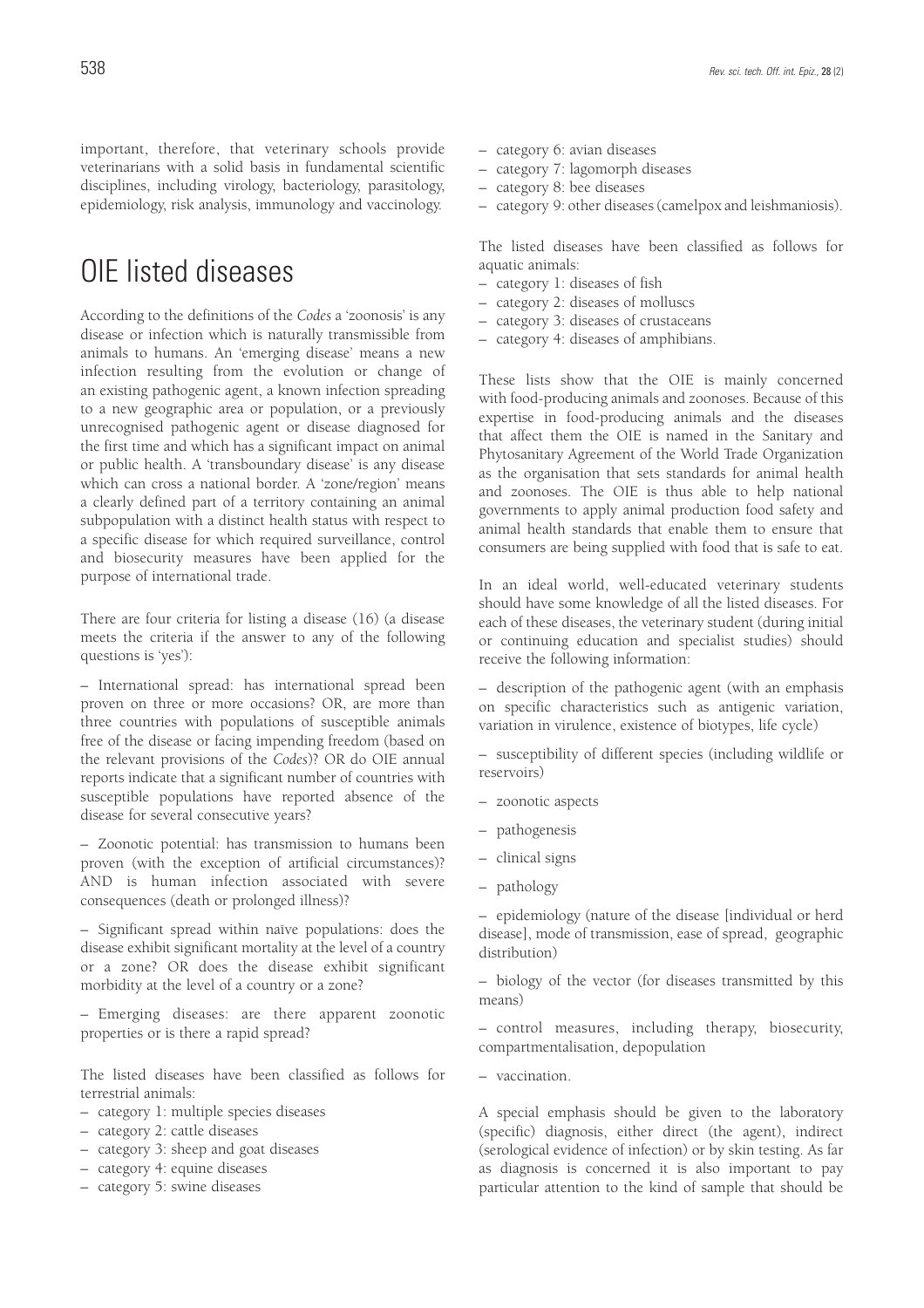sent to the laboratory and the best way to send it. In many instances, laboratory testing is becoming more important than observing the clinical signs or the pathology.

Students should be taught by professors who are specialists in the related scientific disciplines rather than by species specialists, i.e. viral diseases should be taught by a virologist; bacterial diseases by a bacteriologist and parasitic diseases by a parasitologist).

# One World, One Health

Increasing attention is being paid to the effects of infectious diseases of animal origin on human health and the environment.

In 2008, four international organisations, the United Nations Food and Agriculture Organization (FAO), the OIE, the World Health Organization and the United Nations Children's Fund, along with the World Bank and the United Nations System Influenza Coordinator, joined forces to produce a strategic document entitled 'Contributing to One World, One Health: a Strategic Framework for Reducing Risks of Infectious Diseases at the Animal–Human–Ecosystems Interface'.

This document seeks to define a holistic approach to the prevention of epidemic/epizootic diseases, while maintaining the integrity of ecosystems for the benefit of mankind, our domestic animals and biodiversity, a topic that concerns us all.

Mankind is currently facing many different challenges which will require global solutions. One of these challenges is the spread of infectious diseases that emerge or re-emerge at the interfaces between animals, humans and the ecosystems in which they live.

This situation is the result of several factors, including the exponential growth in human and livestock populations, rapid urbanisation, changing farming systems, closer interaction between livestock and wildlife, forest encroachment, changes in ecosystems, and the globalisation of trade in animals and animal products.

The most important factor is undoubtedly the dramatic increase in the world's population, which is expected to reach 8 billion by 2025, mainly in Asia, Africa and Latin America. At the same time, some in-transition Asian countries are currently experiencing strong economic growth, with rapid urbanisation and greater demand for food, particularly of animal origin. Termed 'livestock revolution' by Delgado (4), this phenomenon is leading to rapid change in farming systems. In 2008, over 21 billion food animals were produced to help feed a population of over 6 billion people. By 2020, this demand is expected to increase by 50%.

The increase in the human population is also putting pressure on land use, with further encroachment on natural forests and their rich and diverse fauna, thereby exposing humans and domestic animals to new pathogens.

The overarching objective of the strategic framework proposed in the 'One World, One Health' document is to minimise the global impact of diseases of animal origin, including zoonoses, especially those with pandemic potential. Minimising disease impact requires an international, interdisciplinary, cross-sectoral approach to the surveillance, control, prevention and mitigation of emerging diseases while preserving the environment, especially through compliance with the standards issued by the OIE (13, 14, 15, 16).

The document also emphasises the need to improve biosecurity measures to control the emergence and spread of infectious diseases. Unfortunately, levels of biosecurity vary depending on the economic and health conditions of communities and the types of farming systems practised.

Poor communities often lack the necessary resources to access public and veterinary health services. Poor sanitary conditions and inefficient management practices tend to result in numerous infectious agents becoming endemic.

Prevention of bioterrorism (or agroterrorism) is also a global public good. Surveillance and response strategies for infectious diseases must be directed against all potential emerging infections, both natural and deliberate.

Efforts to prevent and respond to the recent avian influenza epizootic have shown that many countries were unprepared to deal with this type of disaster. In many cases, countries did not sufficiently invest in their Veterinary or Public Health Services. Even if the Veterinary Services lie at the heart of intervention actions, they require a strong partnership with Public Health Services and Environment/Wildlife Services.

Both the OIE and FAO prefer the concept of 'One World, One Health', rather than 'One Medicine, One Health', since the OIE has a global mandate for animal health and welfare. There will never be only 'One Medicine': human and veterinary medicines can evolve hand in hand, but for philosophical and economic reasons there will always be differences between them. Nevertheless, veterinary medicine is increasingly working at the interface between human and animal health and is of course deeply involved in the prevention and control of zoonoses (the majority of emerging infectious diseases of humans are of zoonotic origin). The human and the veterinary medical professions have to collaborate, but also have to understand each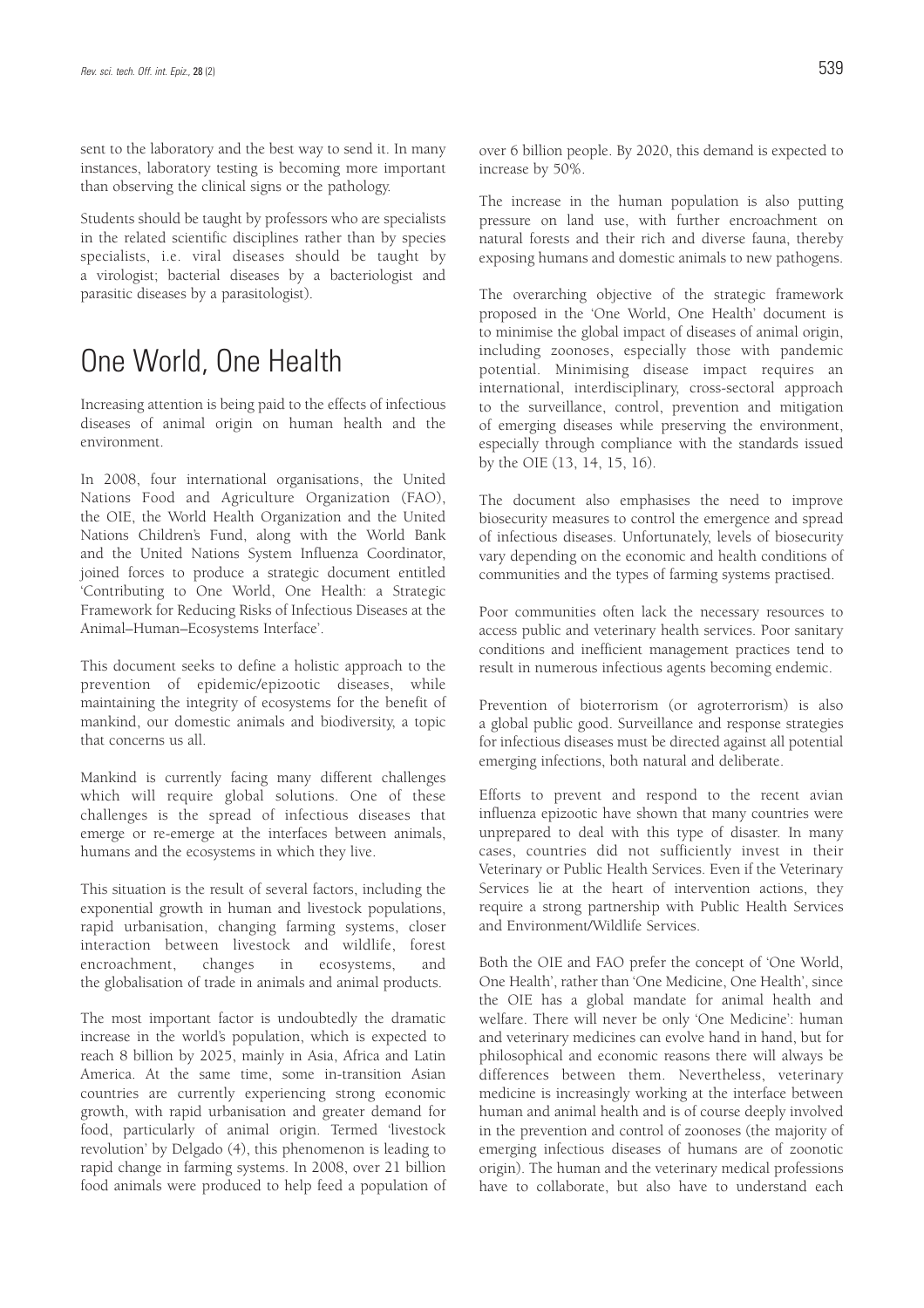other's cultures and practices so as to be able to plan and execute joint programmes and policies.

Veterinarians must be on the front line of the surveillance and control of diseases at their animal source. Animal diseases not transmissible to humans can have a serious impact on the production of food of animal origin and undermine food security. As food security is also a public health concern, the concept 'One World, One Health' encompasses many non-zoonotic diseases.

# Scientific disciplines in veterinary education

A comprehensive review (2) written at the beginning of this century identified 1,415 species of infectious organisms that were known to be pathogenic to humans, including 217 viruses and prions, 538 bacteria and rickettsia, 307 fungi, 66 protozoa and 287 helminths. Out of these, 868 (61%) were classified as zoonotic and 175 pathogenic species were considered to be associated with emerging diseases. Of this group of 175 emerging pathogens, 132 (75%) were zoonotic, the vast majority of which were from wildlife. Wildlife obviously constitutes an important potential source of new pathogenic agents for humans and domestic animals.

It is clear, therefore, that in our 'One World, One Health' context the future veterinarian will still need a solid scientific background in basic sciences such as virology, bacteriology, parasitology, epidemiology, immunology and vaccinology in the field of zoonotic and non-zoonotic animal diseases.

### **Virology, bacteriology and parasitology**

Viruses, bacteria and parasites are the pathogenic agents responsible for infectious and parasitic diseases (7). It is therefore essential for the veterinary student to have a proper knowledge of these agents. For viruses, they should know the characteristics of the different families, including their genomic arrangement. Viruses are highly variable (particularly RNA viruses, as they have no repair mechanisms) leading to the existence of populations of quasi-species. Mutations can occur through deletions, integration, point mutations, recombination or reassortment. These mutations may impact on the antigenic make-up or the biological properties of the virus and sometimes lead to the emergence of new infections. It is part of the evolutionary nature of both veterinary and human medicine (11). The stability of viruses outside the organism, in the environment or in animal commodities is also of great importance, as is their susceptibility to different disinfectants.

For bacteria, the veterinary student should also have a good knowledge of the different families and their relative susceptibility to the different categories of antibiotics. Bacteria may become resistant to antibiotics and therefore the students should learn about their prudent use as well as the necessary withdrawal period after the treatment, in order to avoid the presence of residues in animal commodities (maximum residue limits).

Veterinary students should know the often complex life cycles of parasites and their relative susceptibility to anthelmintics. Anthelmintics should also be used prudently and appropriately (time of administration, etc.). The use of anthelmintics may also provoke the appearance of resistance and lead to the presence of residues in the animal after treatment and produce deleterious effects on the environment.

### **Epidemiology and risk analysis**

Epidemiology is also an essential component of veterinary education. First of all, veterinary students should have a good knowledge of the modes and the source of transmission of the different pathogenic agents (including prions, which are responsible for transmissible spongiform encephalopathies). They should know if the agent will lead to latent or asymptomatic infections and how long the pathogenic agent may be excreted by the animal after infection.

The students should know how best to prevent or control a disease according to the pathogenesis of the infection and its mode of transmission. They should also know which vectors are responsible for transmission (vector-borne diseases) and whether or not a vaccine is available.

Notions of epidemiological surveillance and biosecurity are also of great importance (5) at a time when the increasing movements of animals, products of animal origin and humans multiply the risks of spreading pathogenic agents, and when global changes (notably to the climate) which affect natural ecosystems and farm production systems can give rise to the emergence of new diseases or the resurgence of those which had previously almost disappeared. It is particularly true for highly contagious transboundary diseases and newly emerging ones in naïve animal populations. Veterinary students should also be taught the more theoretical aspects of epidemiology.

The students should also learn how to conduct a risk assessment and what would be the impact on infectious animal diseases of major changes occurring in the world (such as climate change).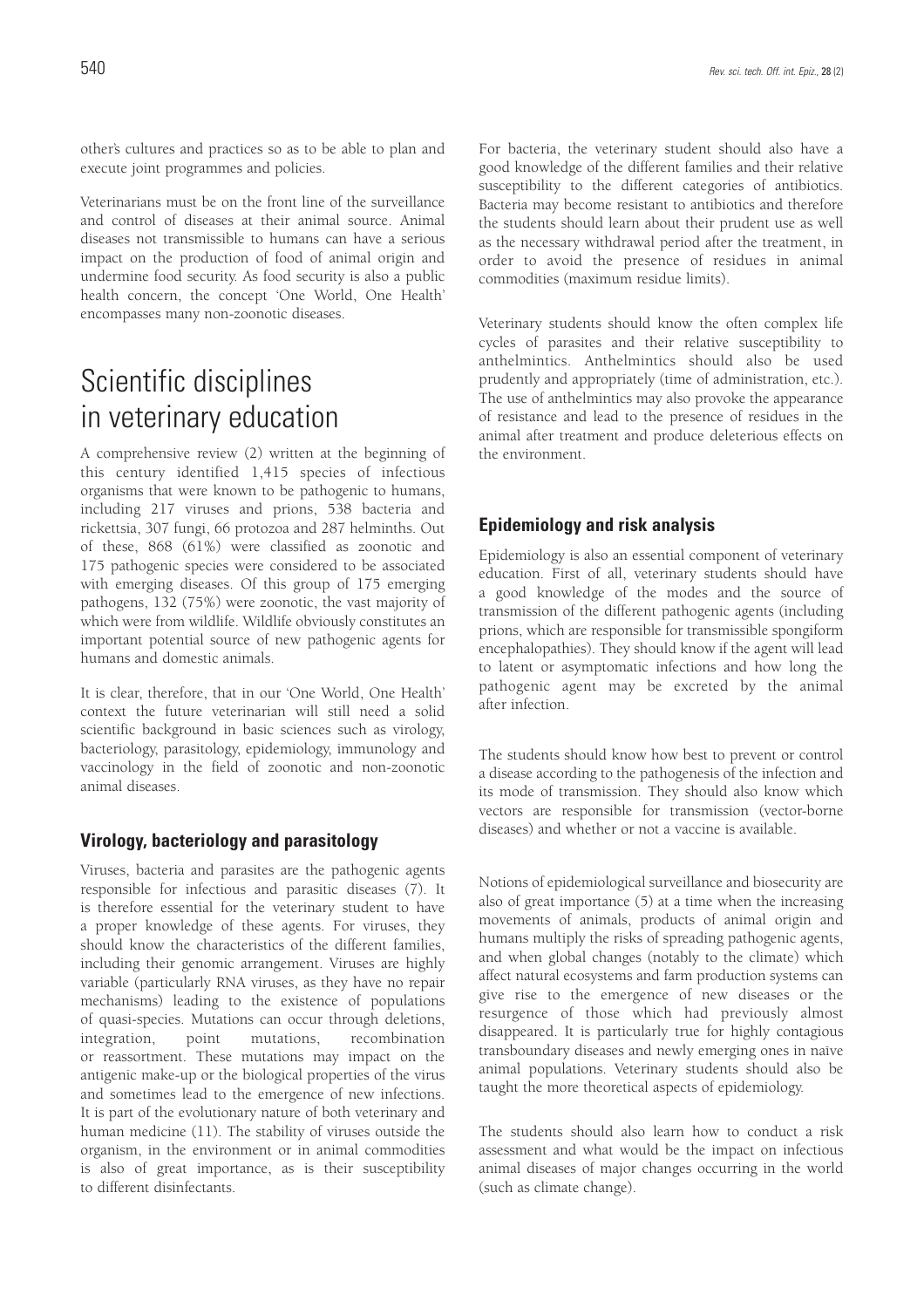### **Immunology**

Nowadays, the immune system should be seen as a physiological system just like any other system in the animal organism, but one which plays a prominent role in animal health (9, 10). This system, which interacts with the whole body, functions in a similar way to the central nervous system, with two components: innate and adaptive (the adaptive immune system must be 'educated', for instance through vaccination).

Most of the basic knowledge in immunology comes from mouse and human studies; nevertheless 'chickens are not mice with feathers' (3).

Even if most of the basic mechanisms are common to several species, including mice and men, there are still differences between the domestic species and, within the same species, there may be differences between breeds, for instance in their capacity to react after vaccination (6). Therefore after a general introduction to immunology, the veterinary student should be educated in comparative immunology and receive instruction in the distinctive particularities of the different domestic species (for instance the method used to transfer passive immunity). Recent developments in genomics and the availability of the complete genome sequence of several domestic species will allow rapid progress in this field (12).

Special attention should also be given to the different methods used in immunodiagnosis, since many infectious diseases are specifically diagnosed using these technologies, either by detecting the pathogen or by measuring the immune reaction after infection (or vaccination).

It should always be remembered that it is necessary to wait a while after the infection has cleared before immune reaction can be measured.

### **Vaccinology**

Vaccinology is also a key component of veterinary education. Vaccination, when available, is undoubtedly the most cost-effective means of preventing and controlling, and even eradicating (rinderpest [1]), infectious diseases. In the absence of broad spectrum antivirals it is the only available method of preventing, or sometimes curing, viral animal infections, and of avoiding whenever possible the alternative of mass slaughtering of livestock. In recent years vaccination has also been used for other purposes in animal health, production and welfare, e.g. immunocastration (8).

Acting through natural mechanisms, vaccination of animals serves many different purposes, such as controlling animal infections and infestations (thus improving animal health and animal welfare); controlling anthropozoonoses and food poisoning (thereby protecting public health); solving problems associated with antibiotic and anthelmintic resistance; helping to leave food-producing animals free of chemical residues; protecting the environment and biodiversity; and ensuring farming sustainability. Vaccines should be designed to prevent infection and transmission of pathogens, rather than to prevent clinical signs of disease and should, wherever possible, produce sterile immunity.

Public perception and disapproval of some veterinary prophylactic measures, such as mass slaughtering of livestock to control epizootic diseases, serve to further promote the use of vaccination as an alternative disease control strategy, even if slaughtering of infected animals will still be necessary in many circumstances. This will be made easier thanks to recent progress in veterinary vaccinology such as the availability of marker (DIVA: differentiation of infected from vaccinated animals) vaccines. However, one of the drawbacks of vaccines is that they sometimes exert a selective pressure on the pathogens, as exemplified by Newcastle disease virus, Marek's disease virus and bovine respiratory syncytial virus.

Whatever their mode of production, vaccines are either attenuated (they multiply in the target animal) or inactivated, and act by different mechanisms. Veterinary students must clearly understand these differences in order to use vaccines appropriately according to the objectives. When using a vaccine one should take into account the species of animal, its breed, its age and its fate.

## Conclusion

Leaving aside the economic and strategic importance of animal production sectors under threat from diseases in rich countries, which have very often already eliminated many diseases at great expense, livestock production plays a considerable role in the survival of poor rural communities in developing countries, where a large percentage of the human population still depends on livestock breeding to survive. The constant threat that diseases pose to livestock raised in poor countries is also a threat to poor rural and out-of-town communities. The losses they are currently suffering from animal diseases are already considerable and are likely to increase. It is important to reiterate that the control of animal infectious diseases makes an important contribution to the fight against poverty throughout the world in terms of both public health and support for the economic and social development of the populations and countries concerned.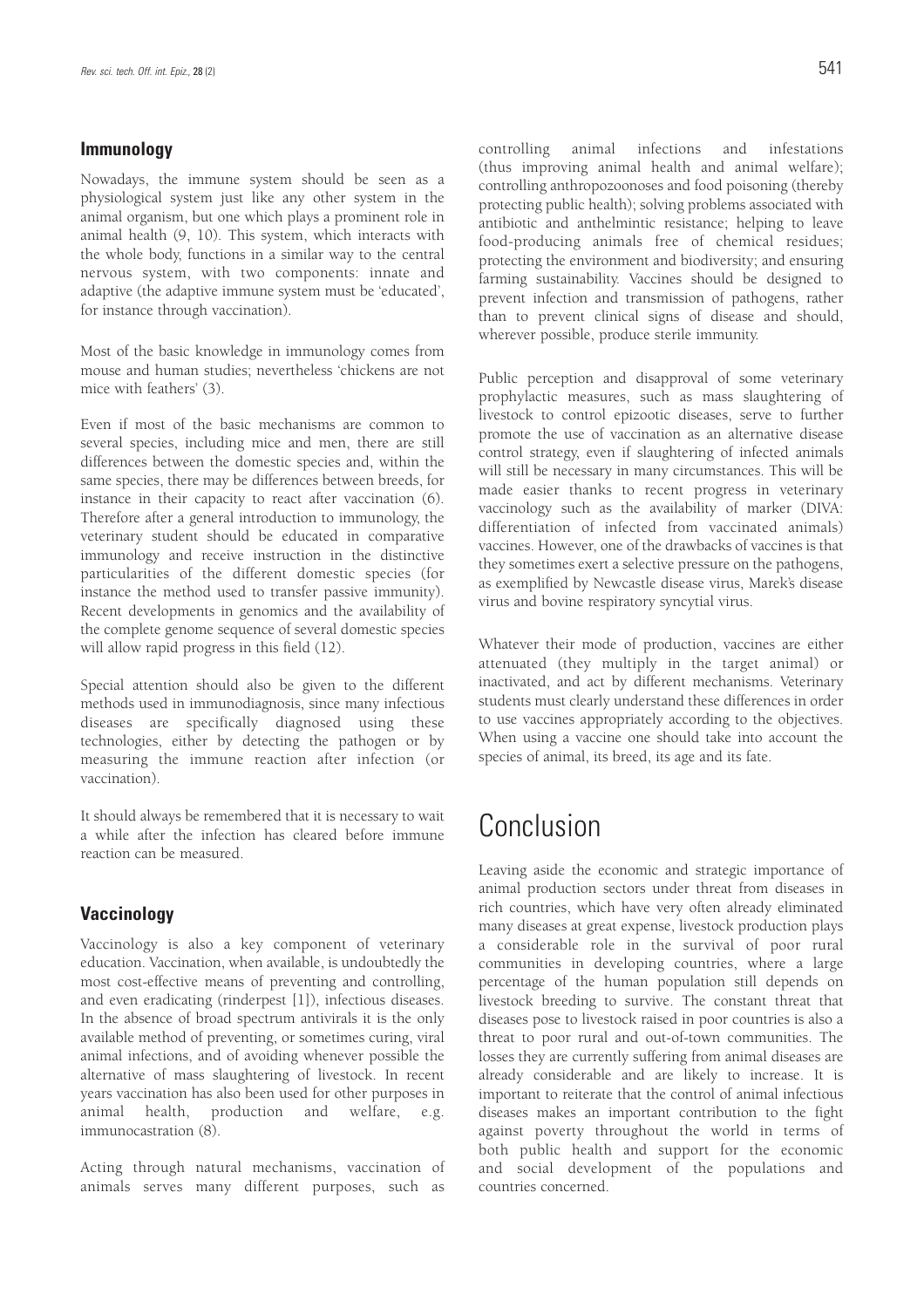Furthermore, effective control of animal diseases in these countries would help to give them access to valuable markets from which they are currently barred as they are not yet able to control or eliminate the most important diseases.

The fight against infectious animal diseases is really a global public good and the OIE relies upon large numbers of well-educated veterinarians who understand the nature of these diseases to enable it to fulfil its objective of preventing and controlling animal disease. Fundamental scientific disciplines – virology, bacteriology, parasitology, epidemiology, risk analysis, immunology and vaccinology – are therefore an essential component of veterinary education.

m.

**Les fondamentaux de l'enseignement vétérinaire en matière de maladies infectieuses des animaux d'élevage et les disciplines scientifiques connexes**

P.-P. Pastoret & B. Vallat

#### **Résumé**

L'Organisation mondiale de la santé animale (le plus souvent désignée par l'acronyme de son ancien nom « Office international des épizooties » [OIE]) a été créée en 1924 dans le but d'empêcher la propagation internationale des maladies animales infectieuses. Cette mission s'est ensuite élargie mais la prévention et le contrôle des maladies infectieuses et parasitaires restent un objectif central des activités de l'OIE. Pour être à même de concevoir et de mettre en œuvre des stratégies de lutte efficaces contre les maladies, les Services vétérinaires des Pays Membres de l'OIE ont besoin de vétérinaires qualifiés et connaissant parfaitement le contexte et les raisons de l'émergence et de la propagation des maladies animales infectieuses. L'enseignement des matières scientifiques fondamentales (virologie, bactériologie, parasitologie, épidémiologie, analyse des risques, immunologie et vaccinologie) est donc une composante essentielle des programmes d'enseignement vétérinaire.

### **Mots-clés**

Analyse du risque – Bactériologie – Enseignement vétérinaire – Épidémiologie – Immunologie – Infection émergente – Maladie infectieuse – Parasitologie – Un monde, une seule santé – Vaccinologie – Virologie – Zoonose.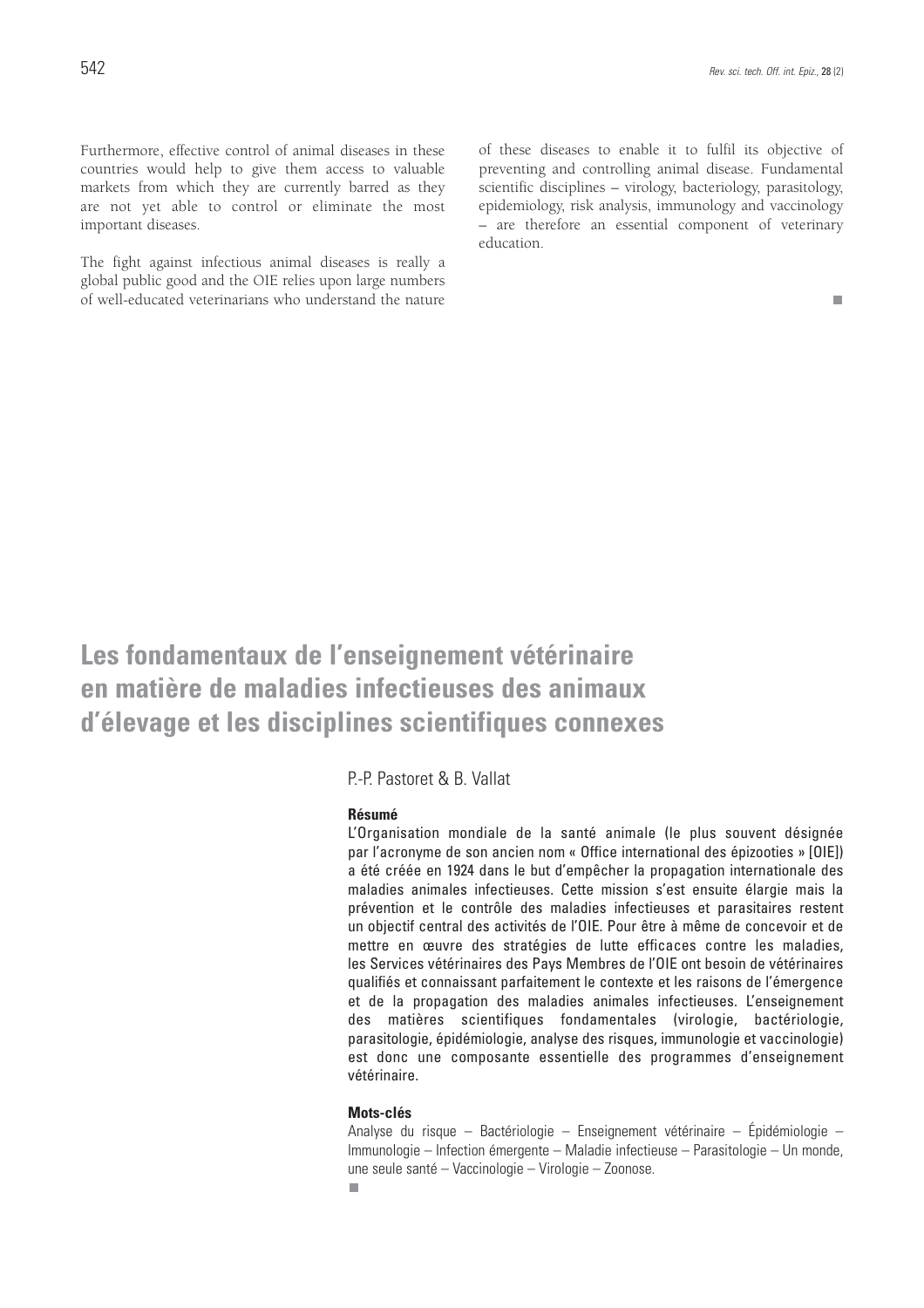# **Enseñanza veterinaria básica en materia de enfermedades infecciosas del ganado y disciplinas científicas conexas**

P.-P. Pastoret & B. Vallat

### **Resumen**

La Organización Mundial de Sanidad Animal (a la que se suele aludir con las siglas de su denominación francesa original, *Office International des Epizooties* [OIE]) fue creada en 1924 con el objetivo de controlar la diseminación internacional de enfermedades animales infecciosas. Desde entonces el mandato de la OIE se ha ido ampliando, pero la prevención y el control de enfermedades infecciosas y parasitarias siguen constituyendo uno de los ejes de su labor. Para planificar y aplicar estrategias eficaces de control zoosanitario, los Servicios Veterinarios de los Países Miembros de la OIE necesitan a veterinarios bien formados, con amplios conocimientos del cómo y el porqué surgen y se propagan los brotes de enfermedades animales infecciosas. La enseñanza de disciplinas científicas fundamentales (virología, bacteriología, parasitología, epidemiología, análisis del riesgo, inmunología y vacunología) es por lo tanto un componente vital de todo programa de enseñanza veterinaria.

#### **Palabras clave**

Análisis del riesgo – Bacteriología – Enfermedad infecciosa – Enseñanza veterinaria – Epidemiología – Infección emergente – Inmunología – Parasitología – Un mundo, una salud – Vacunología – Virología – Zoonosis.п

# **References**

- 1. Barrett T., Pastoret P.-P. & Taylor W. (2005). Rinderpest and peste des petits ruminants: virus plagues of large and small ruminants. Series: Biology of animal infections (P.-P. Pastoret, ed.). Elsevier.
- 2. Cleaveland S., Laurenson M.K. & Taylor L.H. (2001). Diseases of humans and their domestic mammals: pathogen characteristics, host range and the risk of emergency. *Philos. Trans. roy. Soc. Lond., B, biol. Sci.*, **356** (1411), 991-999.
- 3. Davison F., Kaspers B. & Schat K.A. (2008). Avian immunology. Academic Press, Elsevier.
- 4. Delgado C., Rosegrant M., Steinfeld H., Ehui S. & Courbois C. (1999). – Livestock to 2020: the next food revolution. *Food, Agriculture, and the Environment. Discussion Paper* **28**, International Food Policy Research Institute, Washington, DC.
- 5. Dufour B. & Hendrikx P. (2009). Epidemiological surveillance in animal health. World Organisation for Animal Health, Paris.
- 6. Kennedy L.J., Lunt M., Barnes A., McElhinney L., Fooks A.R., Baxter D.N. & Ollier W.E.R. (2007). – Factors influencing the antibody response of dogs vaccinated against rabies. *Vaccine*, **25**, 8500-8507.
- 7. Lefèvre P.C., Blancou J. & Chermette R. (2003). Principales maladies infectieuses et parasitaires du bétail. Europe et régions chaudes. Editions TEC & DOC, Lavoisier.
- 8. Pastoret P.-P., Blancou J., Vannier P. & Verschueren C. (eds) (1997). – Veterinary vaccinology. Elsevier Science Publisher.
- 9. Pastoret P.-P., Griebel P., Bazin H. & Govaerts A. (eds) (1998). – Handbook of vertebrate immunology. Academic Press, San Diego.
- 10. Pastoret P.-P., Lombard M. & Schudel A.A. (eds) (2007). Animal vaccination. Part 1: development, production and use of vaccines. Part 2: scientific, economic, regulatory and socioethical aspects. *Rev. sci. tech. Off. int. Epiz.*, **26** (1 & 2).